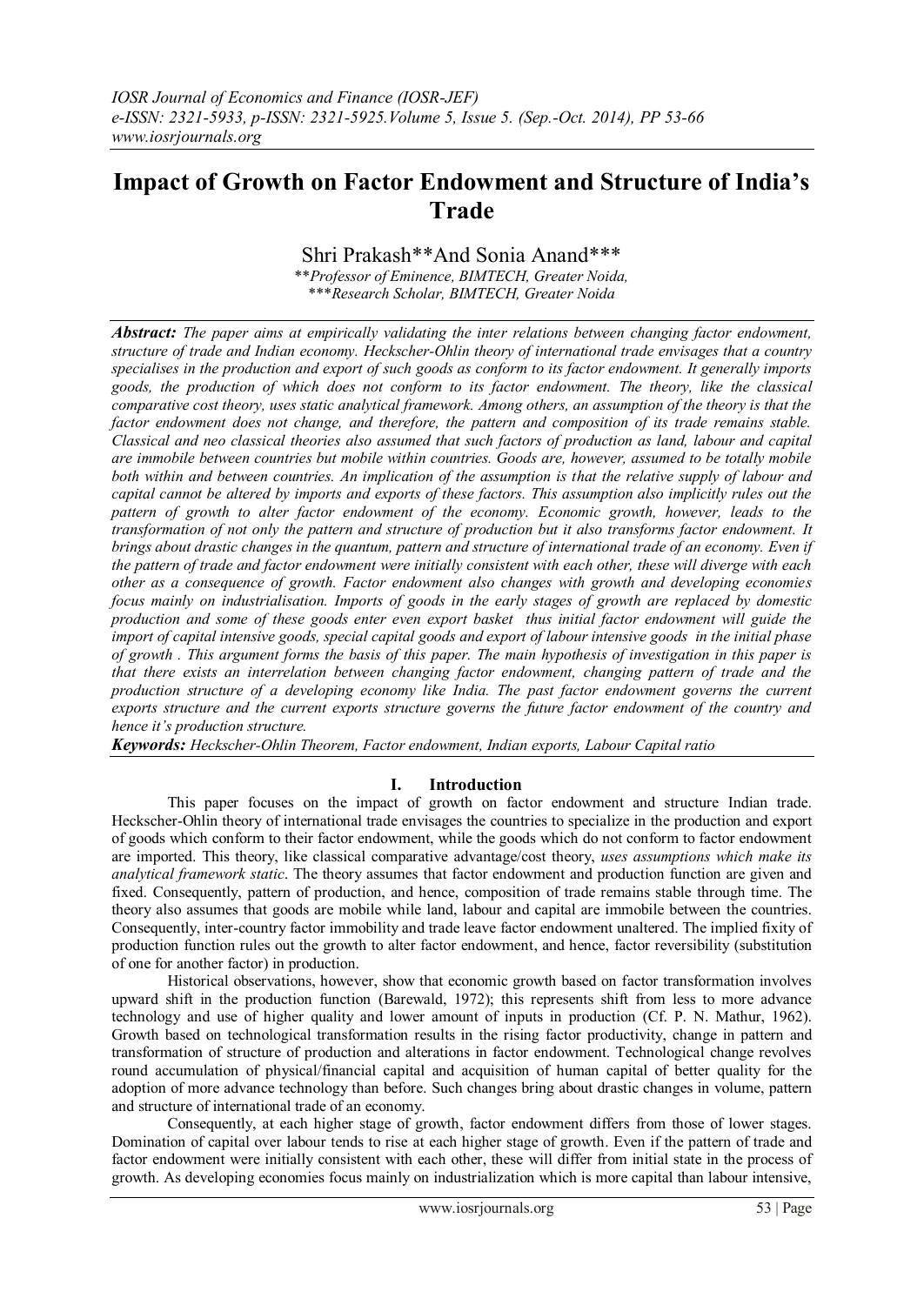structure of production and trade tends to diverge more and more from factor endowment at each successive stage of growth. Developing economies" imports are dominated by capital and intermediate goods during the period of initiation and nurturing of industrialization. These imports continuously push down the proportion of imports of industrial consumer goods in the import baskets. Savings, and hence, domestic capital formation as a proportion of GDP rises continuously. Imports of capital goods in the early stages of growth and industrialization are generally replaced by domestic production and some of these goods enter even export basket as the economy moves to mature stages of growth. Thus initial factor endowment, characterized by scarcity of capital and abundance of labour tends to change in the process of growth. In the earlier phases of growth, export of labour intensive primary goods dominate export basket. The main hypothesis of investigation is that there exists an interrelation between economic growth, changing factor endowment and changing pattern of trade of a developing economy like that of India. The past factor endowment governs the current exports stricture and the current exports structure governs the future factor endowment of the country and hence it"s production structure.

## *Impact of Growth on Factor Endowment and Trade Structure*

Growth of income leads to growth of both consumption and saving*s/investment*, though the rates of growth of income, consumption and investment differ in unbalanced growth. If the structure of production is diversified to fill up the observed gaps, composition of output will also change. This is especially so in the case of a countrie*s* like India, which assigned pivotal role to the growth of heavy and basic goods industries to replace imports of capital goods by domestic production to attain self reliance. This strategy not only raise investment but it also radically changes production structure which requires not only more capital per unit of output but more educated and better skilled human capital is also required for production( Sharma, Amit, 2012, Prakash and Balakrishnan, 2008, Prakash, 1977). Heavy and basic goods are used for investment which raises productive capacity and future capital formation; it accelerates industrialization. Growth of income stimulates savings and investment slowly but steadily, which mitigates initial capital scarcity in a labour abundant and capital *scarce* developing economy and change in production structure affects structure of trade.

#### *Impact of Structure of Trade on Production and Factor Endowment*

Just as structure of production and growth affect structure of trade, structure of trade, especially capital and labour movements also influences growth and economic structure. Export of particular set of goods continuously over a period of time enables an economy to acquire specialized skills, knowledge and expertise for their production. It also facilitates accumulation of the accumulation of requisite type of capital. Similarly, continuous import of specific capital goods and technology alters capital-labour ratio in the long run. As the economy reaches relatively mature stage of growth and/or adoption of LPG in the current era, import substitution strategy is replaced by export led growth. This warrants the exporting countries to have a cutting edge in quality and cost in international markets which keeps the emerging market economies on their toes to face increasing competition both in domestic and foreign markets. Many erstwhile imported goods will be domestically produced and several goods, imports of which were disallowed earlier, will now be imported. Under export led growth strategy, the country acquires specialization in the production of both traditional and new export goods. Continuous growth of exports transforms production structure in favour of export sectors. *Thus, structure of trade and economic structure are mutually related; they act and react to changes in each other in the dynamic process of growth. Such inter-relations between economic and trade structure make factor endowment also change in the process of growth.* Both consumption multiplier and accelerator reinforce each other to propel growth in such a state(See, Shri Prakash and Ritu Sharma, 2013, Shri Prakash and Sonia Anand, 2013, Shri Prakash, Amit Sharma and Sonia Anand, 2012).

Acceleration of growth creates more job opportunities in the economy, though the state of job market differs between sectors and occupations. Fast growing sectors of the economy lead not only the growth but these sectors also lead in the creation of job opportunities. Technological transformation of production leads to the obliteration of some existing occupations and create new jobs in newly emerged occupations. Skill and knowledge requirements of information and knowledge based economies are different from and higher than those of the older sectors of mortar and bricks economies (See, Prakash, S. 1977, 1996, 1997, Sharma, Amit, 2010, 2012). If education grows ahead of population and economy, erstwhile scarcity of educated workforce may be transformed into surplus of educated manpower which results in the substitution of less by more educated and general by professional education (Sharma, Amit, 2012). In the mature stage, economy grows ahead of population, training and in some cases even education. Hence, current general and educated labour surplus is transformed into scarcity of specific skills and education. Consequently, factor endowment is subject to change both from demand and supply sides of capital and human resources. Indian economy is no exception to this. The rapid growth of the economy has transformed production structure as well as structure of trade and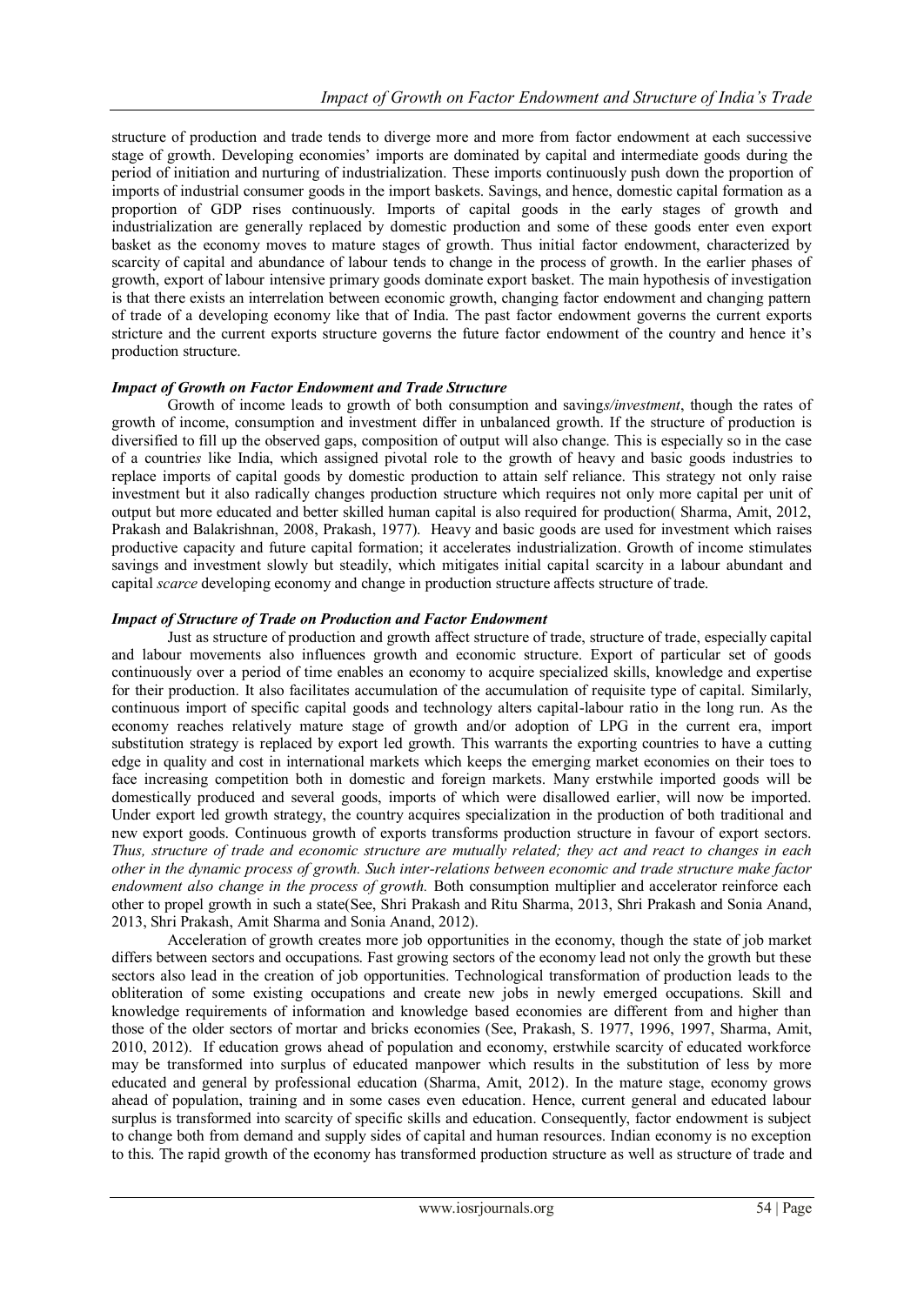factor endowment. It may be surmised that factor reversals are an essential feature of rapid growth (Cf. B.S.Minhas, **1979).**

## *Brief Recapitulation of Selected Studies*

Very few studies have estimated the factor contents of India"s foreign trade. R.N. Bharadwaj (1962) estimated the factor intensities of India"s export and competitive import of 1953-54 when investigated the structural basis of India"s foreign trade. His study revealed that India"s export absorbs more labour than its competitive imports. However, when Bhardwaj (1962) conducted a similar test on India"s bilateral trade with the US which showed India to be capital abundant relative to the United States; this refuted the prediction of factor endowment theory of trade. Sengupta (1989) tested factor contents of India"s foreign trade for 1979-80 and 1984-85, he confirmed India"s export being more labour intensive relative to imports. Chakraborty (2006) tested the gains from free trade between India and Bangladesh and found research in this field to be scanty recent years. More recently, Chakraborty (2011) also used Leontief-Leamer"s framework to analyze factor contents of bilateral trade between India and Sri Lanka and found Indian exports to Sri Lanka capital intensive and imports labour intensive. These results lend some evidence to support Leontief paradox for India. But these results probably suggest that bilateral trade between trade partners may be guided by the partners" factor endowment. Relatively capital abundant trade partner may export capital intensive and import labour in tensive goods, though the same country may not be capital abundant in general terms. *Such results may be treated as special cases of factor endowment theory.*

Leontief Paradox inspired economists across the globe to examine the validity of factor endowment theory with country specific data. Bharadwaj, R. (1953), and Bharadwaj, R. and Bhagwati, J. N. (1969) found no evidence to support Leontief-paradox for Indian economy. Prasad, K. N. (1976) extended the theme to include natural resources also as a factor in addition to labour and capital to evaluate the pattern of India"s foreign trade. Prakash, S. (1995) also did not find India"s factor endowment and trade to differ from each other.

## *Economic Development and Changing Factor Endowment of India*

Technological base of production and supply of labour per unit of capital have changed in the course of development of Indian economy. In 1951, saving rate was around 3 to 3.5% of GDP, which has increased to slightly more than 32.5% in 2008 *and 36.48% in 2009-10 (Economic Survey, 2011) of GDP in 2009 and 2010.*  This has decidedly raised the capital base of production. The question is has it altered the scarcity of capital relative to labor in the production processes? Does labour-capital ratio differ between sectors?

## *Human Capital Base of Production*

Only less than 5% of total population have had an access to education and only .01% of the people had an access to higher education in 1951 (Prakash, S., 1977). Average completed school years of workforce rose from less than 0.5 in 1961 to 0.85 years of education in 1981 (Prakash, S. and Buragohain, Taru Jyoti, 1985) and it has further increased substantially over the years since then. (For evidence, see Sharma, Amit, 2010). Consequently, *Indian workforce was largely dominated by illiterate and uneducated workers even three decades after independence and human capital base was low. But basic education was universalized in 2011, and more than 20% population has had an access to higher education, including professional and technical education. There has been continuous substitution of illiterate by literate, less by more educated workers, and general education graduates and above by professional and technical graduates and above in production* (Sharma, Amit, 2010, 2012). This has transformed the human capital base of the country both quantitatively and qualitatively. Nearly 20% of senior secondary graduates go for higher education. Besides, education, including higher professional and technical education, has grown exponentially during last 60 years. As a consequence of economic growth and educational development, there is economy wide substitution of educated/literate (studied up to primary) for uneducated/illiterate, secondary and above for below secondary/matriculation, graduate for under graduate, and technical and professional for general education graduate manpower in Indian economy (Sharma, Amit, 2010, 2012).

# *Changing Structure of Production*

Long term growth at an average annual rate of 3.5% of GDP was dominated initially by agriculture and related activities, which accounted for 59% of GDP and absorbed more than 80 % work force in 1951. Agriculture continued to dominate growth of Indian economy till seventies, rapid industrialization notwithstanding. If growth of agriculture accelerated, entire economy was buoyant and vibrant. In agriculture also, growth of output of food grains dominated growth, while food prices dominated general prices (Prakash, S. and Rajan, P., 1977, Prakash, S., 1981, 1987, Sharma, Shalini, 2004). Seventies, eighties, nineties and first decade of the millennium witnessed rapid industrialization and tertiary growth in Indian economy (See, Prakash, S., Gautam Negi and Sudhi Sharma, 2013). Technological up-gradation of production has also taken place. *In*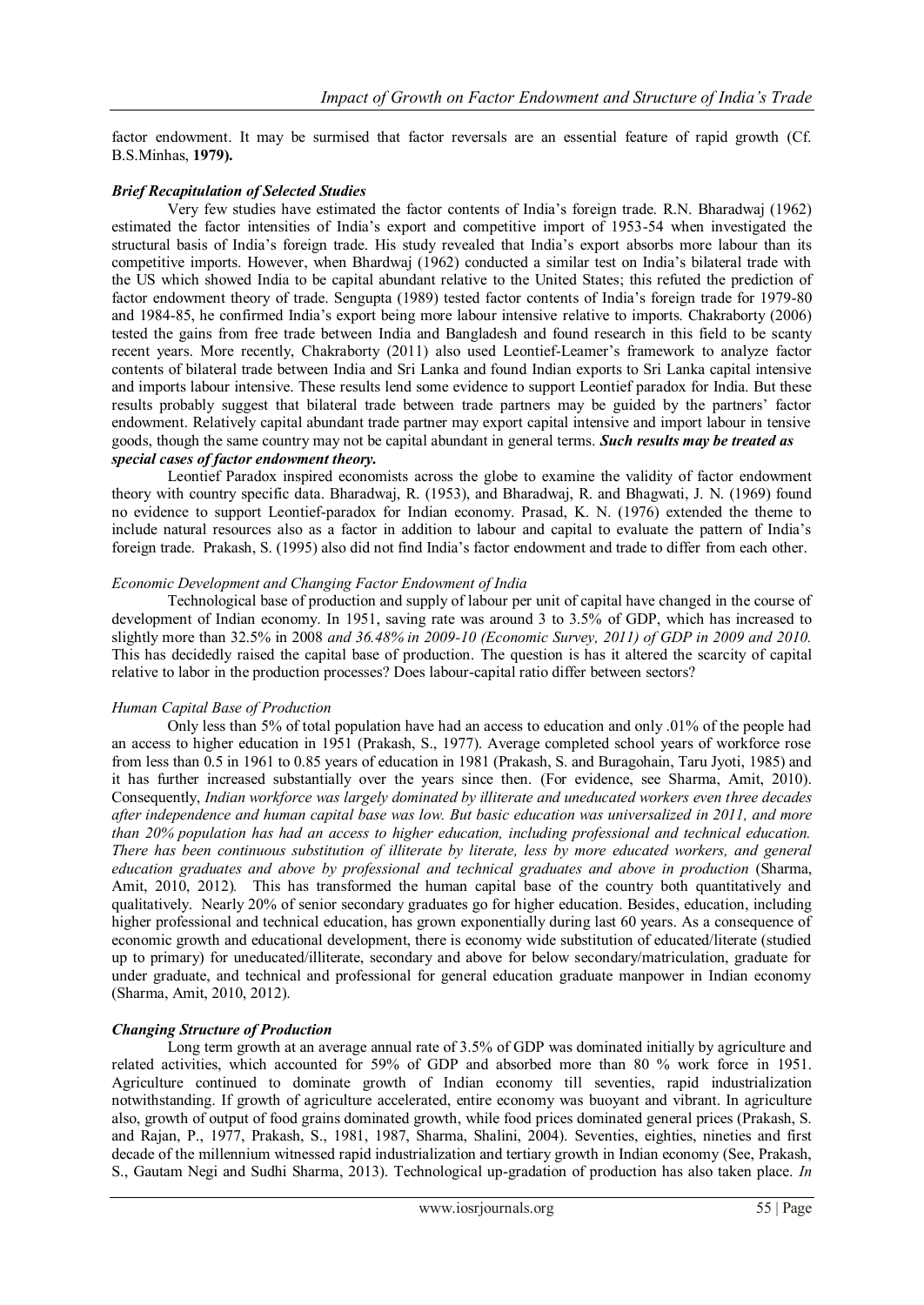*2009, tertiary sector accounted for 59% of GDP, while agriculture and allied activities produced around 20% of GDP, but employed 55% of the total workforce. Manufacturing activities accounted for remaining 21% of GDP. Thus, structure of production, capital base and human capital has changed concurrently with growth.* New Economic Policy (NEP) of liberalization, privatization and globalization has converted the semi closed Indian economy in to an open economy. India has emerged as an important destination for foreign investment, including FDI, though foreign investment accounted for about 0.5% of total investment, yet it is large in absolute terms. The absolute and relative share of trade in GDP, an indicator of openness of an economy, has also increased several times from 1951 to 2009-10. Rising degree of openness of Indian economy may be gauged from the following table*:*

| 1950-1 | 1980-1 | 1990-1 | 2000-01 | 2009-10                                    |
|--------|--------|--------|---------|--------------------------------------------|
| 12.54  | 14.50  | 14.93  | 22.83   | 30.31                                      |
|        |        |        |         |                                            |
| ---    | .96    | 0.43   | 7 Ω     | 7.48                                       |
|        |        |        |         | <b>Table 1-Trade as Proportion of GIVE</b> |

\_\_\_\_\_\_\_\_\_\_\_\_\_\_\_\_\_\_\_\_\_\_\_\_\_\_\_\_\_\_\_\_\_\_\_\_\_\_\_\_\_\_\_\_\_\_\_\_\_\_\_\_\_\_\_\_\_\_\_\_\_\_\_\_\_\_\_\_\_\_

**Table I-Trade as Proportion of GNP**

Total trade (exports + imports) has risen from 12.54 in 1950-51 to 30.31 per cent of GNP in current prices in 2009-10. This shows an increase of approximately 2.5 times of base value. The table also reveals that percentage of GNP accounted by trade increased only marginally during the first three decades of planning era, and it remained almost stagnant in eighties. But the proportion of GNP accounted by trade increased by 7.9 and 7.5 percentage points during the first two decades of LPG, an almost 2.5 fold increase over the base year. As a consequence of growth and structural change during the era of globalization radical transformation in factor endowment and economic structure has taken place. These changes put international trade in goods and services and capital movements in the center stage of Indian economy. Besides the above, substitution of imports by domestic production as growth strategy has raised the domestic supply of basic and heavy goods, including machinery, equipment and plants. Several other new goods also entered the production basket. All above changes have contributed to the transformation of production and trade structure.

Natural resources, especially such minerals as coal, coke, lignite, mica, iron ore, zinc, lime, gas, oil, etc., have been used more extensively for exports and to nurture the growth of minerals based Indian industries. Heavy and basic and consumer goods industries have been established or expanded and diversified. Some minerals or new source of thorium, uranium, gas, oil etc. have been discovered by extensive exploration for production. Such developments are expected to have changed the requirement of labour per unit of capital, natural resources per unit of labour, and natural resources per unit of capital used in production. Such changes are expected to reflect the changes in factor endowment.

## **II. Research Questions**

Research questions posed in the paper are "has India"s factor endowment remained the same as it was till end of eighties? Has the labour and capital intensity of Indian exports remained the same since 1980s? Does structure of exports affect economic structure; or does economic structure determine the structure of trade? Then, what is the growth effect of exports? These questions are attempted to be answered by empirical analysis. Answers to above questions are based on the determination of temporal changes in labour-output, capital-output and labour-capital ratios in Indian economy since 1981. Both econometric and input output models are used for data analysis.

## *Data Base*

All data are secondary; data are taken from official sources such as publications of CSO, Reports of Ministry of Commerce and Economic Survey.

## **III. Methods And Models**

As time series data are involved in the analysis, different versions of Random Walk Model have been used to evaluate whether series are stationary. Total requirements of labour and capital are estimated by input output models at the given point in time. Total labour and capital requirements are determined as follows:

 $N=L^{(I-A)^{-1}}$  and  $K=B(I-A)^{-1}$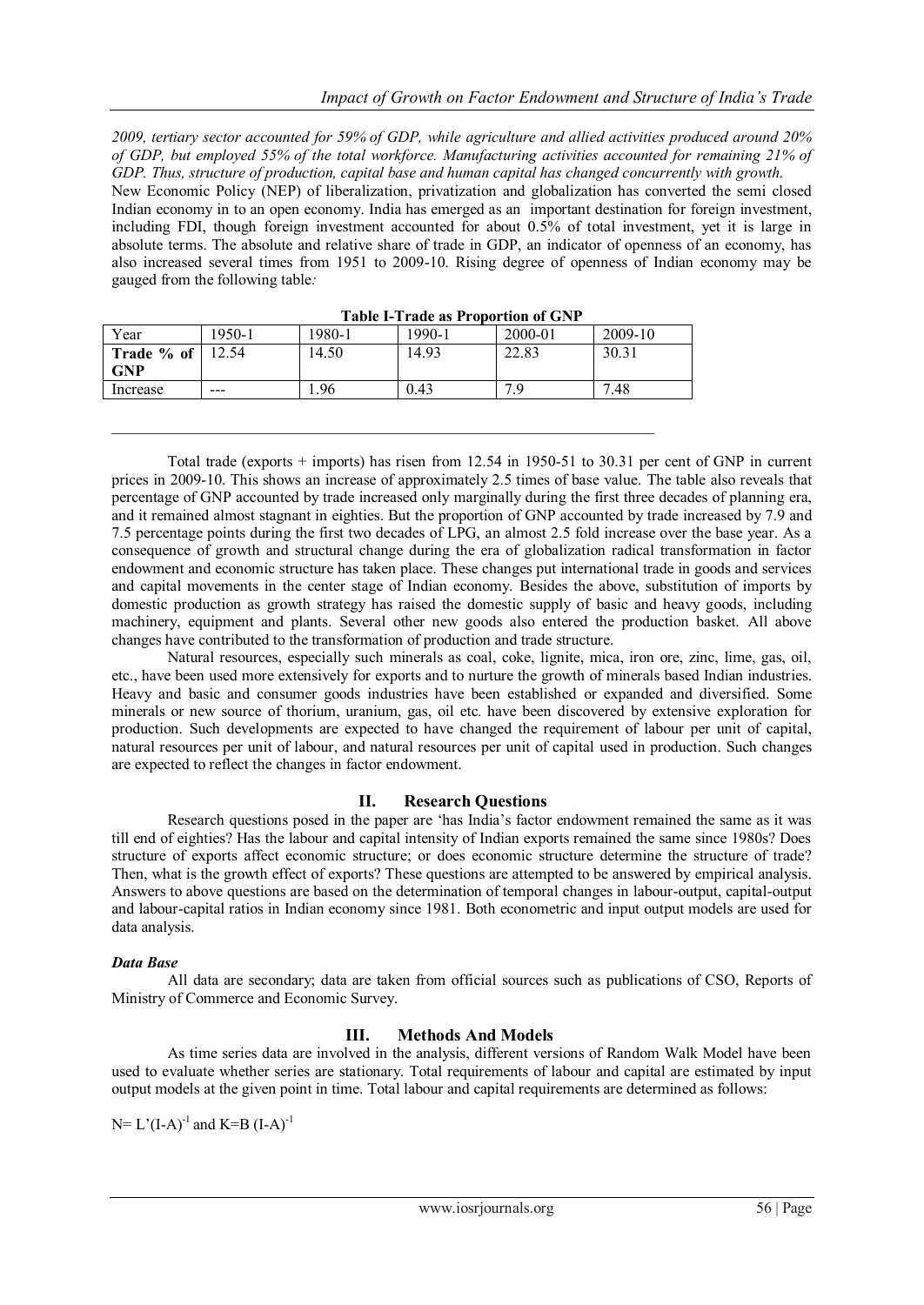N is vector of sector-wise employment and K is sector-wise stock of capital,  $(I-A)^{-1}$  is Leontief Inverse; L'=  $(a_{0i})$ , and  $B=(b_{ii})$ , i,  $j=1,2,...$  a.  $a_{0i}$  is labour employed in j-th sector per unit of output, and  $b_{ii}$  shows amount of i-th capital good needed to produce one unit of j-th good. Growth effect of exports is determined as follows:

 $X=(I-A)^{-1}C$ 

X is vector of sector wise gross output and C is specially constructed final demand vector in which sector wise value of exports are the only non-zero elements. Final demand for non-export goods is entered as zero. This facilitates the isolation and determination of pure output/growth effect of exports on Indian economy.

# **IV. Empirical Results**

Empirical results are presented systematically in different sections.

#### *Section -I*

Results of descriptive statistics, reported in table I, capture the basic facets of changing profile of laboroutput, capital-output and labor-capital ratios from 1980-81 to 2010-11. Constancy of mean, variance and independence of covariance from the point of calculation are also the features of a stationary time series. Nature of distribution of the ratios is also highlighted by summary statistics. For evaluating the constancy of mean and variance, the series is split into almost two equal parts of 15 and 16 observations for the sub-periods:1980-81 to 1994-95 and 1996-2011. The reason for this partition is that first few years of adoption of NEP were not expected to bring about drastic change in the economy.

| Ratio         | Labor-Output | Capital-Output | Labor-Capital |  |  |  |  |  |  |  |
|---------------|--------------|----------------|---------------|--|--|--|--|--|--|--|
| $Mean - I$    | 0.00049      | 0.2293         | 0.000108      |  |  |  |  |  |  |  |
| $Mean - II$   | 6.555E-05    | 0.2915         | 1.7826E-05    |  |  |  |  |  |  |  |
| Variance – I  | 8.304E-08    | 0.00031        | 3.058E-09     |  |  |  |  |  |  |  |
| Variance - II | 1.302E-09    | 0.00168        | 7.389E-11     |  |  |  |  |  |  |  |
|               | 5.6963       | $-5.2352$      | 6.2770        |  |  |  |  |  |  |  |
|               | 1.302E-09    | 0.1882         | 41.3858       |  |  |  |  |  |  |  |

Table II- Summary Statistics

t-statistics of mean differences for labour-output, capital output and labour –capital ratios show that the means of these ratios differ significantly between the two sub-periods. However, the variances of only labor-capital ratios for sub-periods differ significantly. Thus, the evidence is not conclusive to infer that time series of these ratios are non-stationary. Therefore, the data are subjected to more rigorous test of Random Walk Model.

## *Results of Random Walk Model*

All three versions of random walk model-RWM without drift, with drift, and with drift and stochastic trend were applied to the data relating to Economic Structure-ES, Trade Structure-TS, Labor-Output Ratio-LOR, Capital-Output Ratio-COR, and Labor-Capital Ratio-LCR. But results of only relevant version of the model are reported for each case in table II. A perusal of the table reveals that (i) the coefficient of drift for ES alone is statistically significant, which imply that the current value tends to drift away from its lagged value and the first order difference of economic structure is not influenced by some systematic factor rather than only by random factors; (ii) Coefficients of drift of lagged TS, LOR, COR and LCR are not significant statistically, hence, the first order differences of these ratios may be influenced mainly by random factors. This may suggest that all these series are non-stationary, provided that the coefficients of the corresponding lagged values of these ratios are positive and statistically significant. In this case, the roots of these regression equations will not be less than unity; (iii) The coefficients of lagged value of ES, LOR and LCR are negative and statistically significant. It means that these three time series are stationary. Therefore, the regression models of these variables are likely to furnish non-spurious results; (iv) However, the coefficients of lagged TS and COR are negative but not statistically significant; it means that these coefficients are as good as zero and the root of these equations of two series lies in the Unit circle. Hence, it may be inferred that these data series are not stationary. Therefore, the regression models of these two variables will be subjected to Engel-Granger test of unit root of their residuals.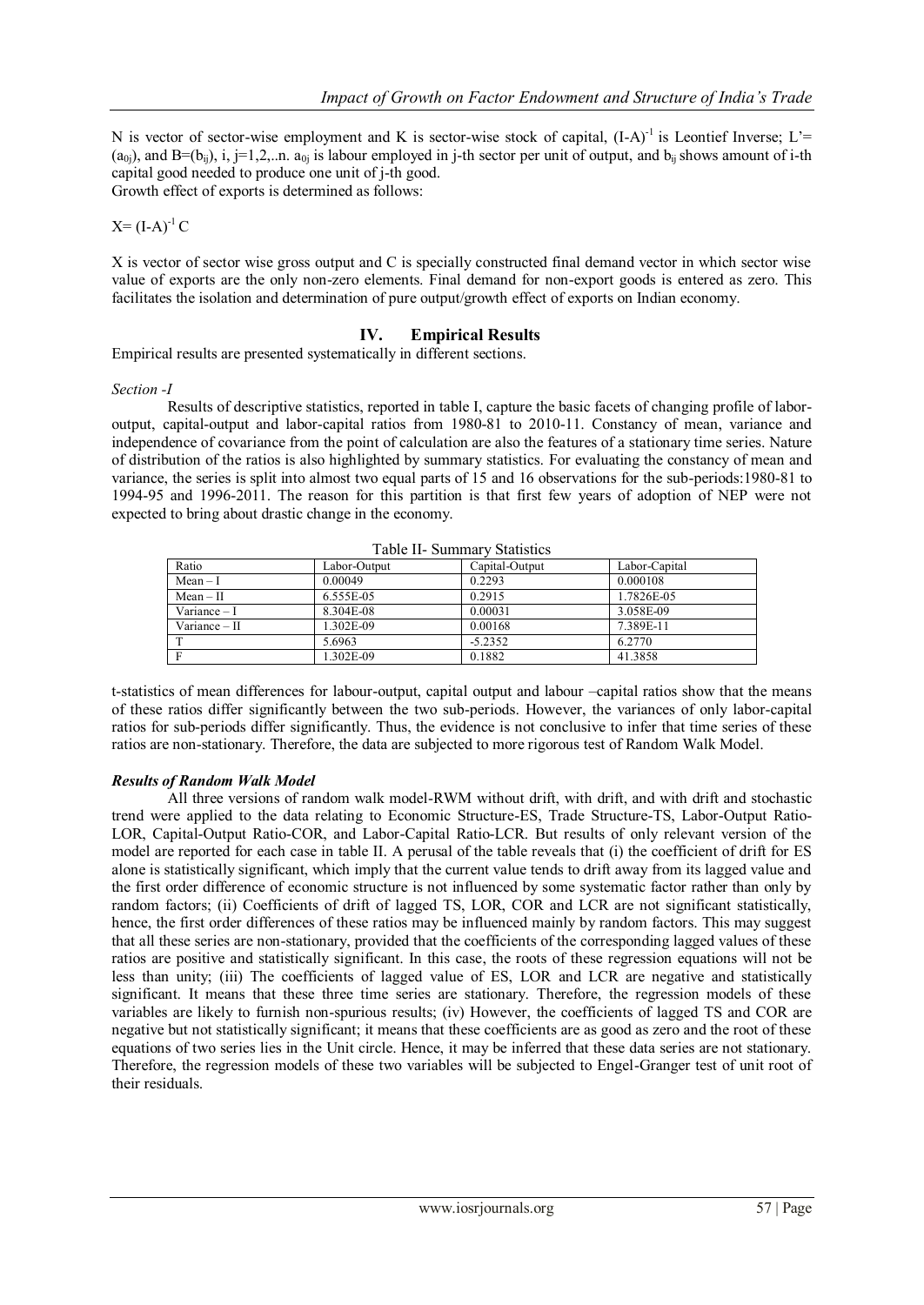| <b>VARIABLE</b> | $\alpha_0$ | $\alpha_1$ | $\mathbb{R}^2$ |         | $F^*$    |        | $\mathbf{t}_2$ |
|-----------------|------------|------------|----------------|---------|----------|--------|----------------|
| $\Delta ES_t$   | 0.0578     | $-0.2402$  | 0.1274         | 4.091   | 0.052    | 2.026  | $-2.022$       |
| $\Delta TS$     | 6.651      | $-0.0895$  | 0.0835         | 2.552   | 0.1213   | 1.688  | $-1.597$       |
| ALCR            |            | $-0.1269$  | 0.966          | 829.818 | 2.37E-22 |        | $-28.806$      |
|                 |            |            |                |         |          |        |                |
|                 | 7.21E-07   | $-0.1281$  | 0.937          | 423.513 | 1.92E-18 | 0.286  | $-20.579$      |
|                 |            |            |                |         |          |        |                |
| $\triangle COR$ | 0.0074     | $-0.0101$  | 0.0041         | 0.0324  | 0.8582   | 0.5034 | $-0.1802$      |
| <b>ALOR</b>     |            | $-0.1107$  | 0.968          | 894.171 | 8.58E-23 |        | $-29.902$      |
|                 | 6.59E-08   | $-0.1112$  | 0.935          | 404.134 | 3.54E-18 | 0.137  | $-20.103$      |

Table-III- Estimates of Random Walk Model

#### **Section II**

#### *Factor Endowment of Indian Economy*

This section deals with the changes in economic structure and factor endowment of Indian economy during the course of development. Labor-Capital ratios are treated as a proxy of factor endowment. Changes in proportions of manufactures in total output are used as an indicator of changing economic structure of Indian economy from 1980-81 to 2010-11. Directly observed values of the labor-capital ratios for the economy taken as whole (*not sector wise*) are used in regression modeling. We have the values of sector wise ratios of total labor and capital required per unit of final demand only for limited number of years IO tables). Alternative models have been fitted to the data as a part of experiment. The OLS estimate of the regression functions showing factor endowment, FE as dependent on economic structure, ES is reported in table III given below:

Table:IV: Step-wise Aggregate Regression Functions of Economic Structure and Factor Endowment

| <b>Function</b> | αo     | $\alpha_1$ | $\mathbf{u}_2$ | $\mathbf{R}^2$ |        | $F^*$    | tı      | t <sub>2</sub> |         |
|-----------------|--------|------------|----------------|----------------|--------|----------|---------|----------------|---------|
| (1)             | 0.245  | $-20.536$  |                | 0.365          | 16.672 | 0.0003   | 122.664 | $-4.083$       |         |
| (2)             | 0.2456 | $-19.876$  |                | 0.346          | 14.832 | 0.00062  | 117.759 | $-3.851$       |         |
| (3)             | 0.0847 | 0.6542     | $-5.73$        | 0.611          | 21.213 | 2.9E-06  | 2.255   | 4.287          | $-1.09$ |
| (4)             | 0.0872 | 0.644      | $-7.17$        | 0.6614         | 21.510 | 2.59E-06 | 2.329   | 4.235          | $-1.20$ |

Different models formulated for experimentation shows that (i) Both current and lagged economic structure emerges as significant determinant of current factor endowment separately; (ii) Introduction of lagged factor endowment as second explanatory variable both in function 1 and 2 respectively improves the explanatory power of the functions considerably; (iii) But the distributed lag model with current economic structure as determinant of current factor endowment furnishes the best fit to the data; (iv) Current as well as lagged economic structure emerge as inversely related to factor endowment in all the four functions. As the relation between factor endowment and economic structure, both current and lagged, is found to be inversely related even in bi-variate regression functions, inverse relation is not explained by multi-collinearity; (v) Inverse relation between factor endowment and economic structure is explained by the fact that, whereas share of manufactures has been consistently rising in total output, labor per unit of capital, the index of factor endowment, is declining through time. It is accounted by consistent rise in capital per unit of labor resulting in decline of LCR; (vi) DLM shows that an increase of 1 per cent manufactures in total output results in decline of 7.2 units of labor per unit of capital employed in production; (vii) Distributed Lag Model (DLM) of factor endowment with economic structure as the determinant highlights that adjustment of factor endowment to changing economic structure is spread over several periods, coefficient of adjustment being 0.356. Actual adjustment realized over three years is as follows:

#### **\_\_\_\_\_\_\_\_\_\_\_\_\_\_\_\_\_\_\_\_\_\_\_\_\_\_\_\_\_\_\_\_\_\_\_\_\_\_\_\_\_\_\_\_\_\_\_\_\_\_\_\_\_\_\_\_\_\_\_\_\_\_\_ Table: V-Proportion of Completed and Residual Adjustment to Change**

| Period |       |       |                          | Remaining Adjustment |
|--------|-------|-------|--------------------------|----------------------|
|        | 0.356 | $\,$  | $\overline{\phantom{0}}$ | 0.644                |
|        | 0.356 | 0.717 | -                        | 0.283                |
|        | 0.356 | 0.717 | 0.818                    | 0.182                |

Approximately 82% of total desired change in economic structure in response to intertemporal changes in factor endowment is accomplished in 3 years. The long period of adjustment is explained by involvement of time in (i) acquisition and utilization of new machinery and equipment in which investment is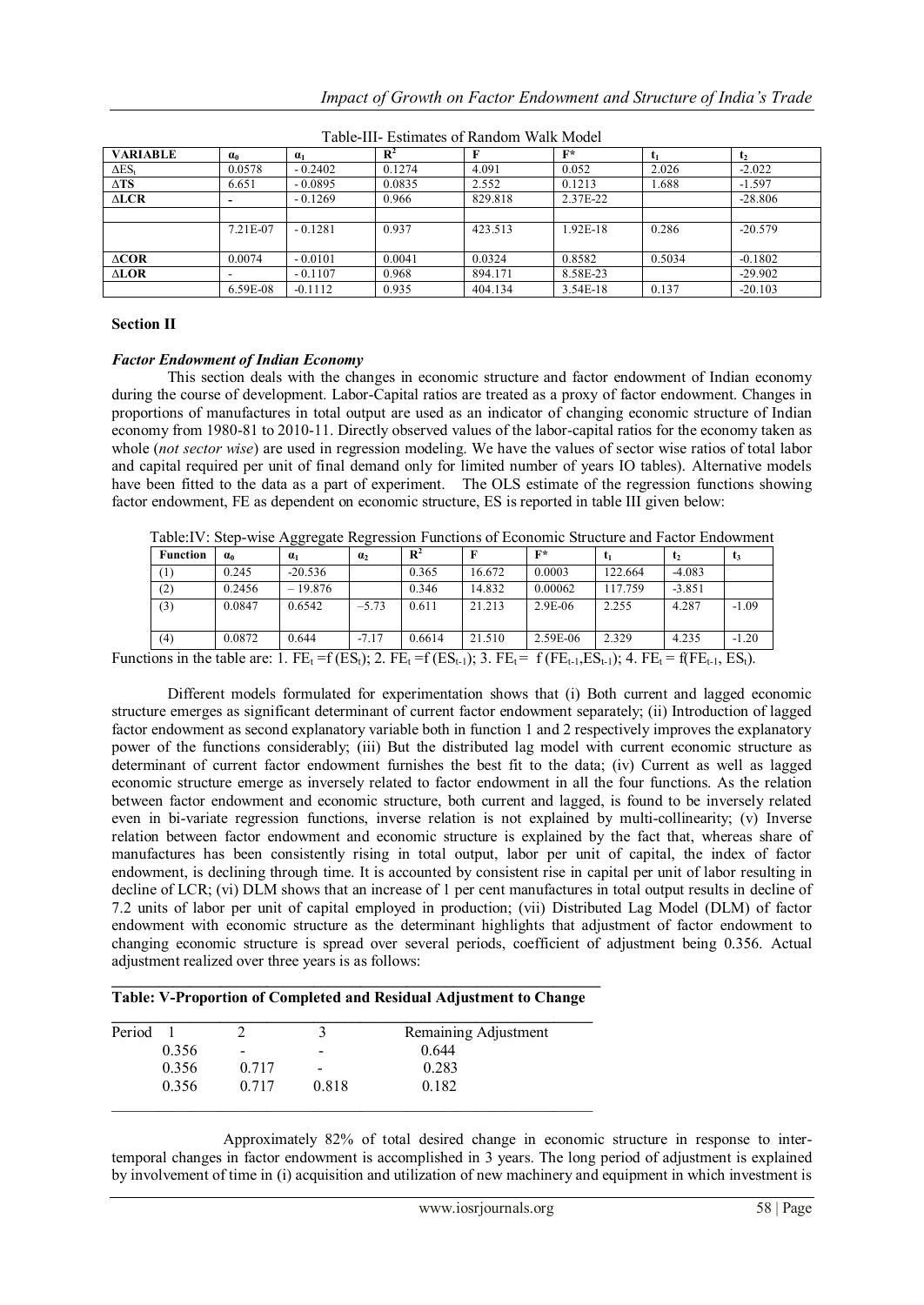made; (ii) conversion of savings into investment/capital, (iii) Relatively sluggish growth of employment and replacement of old by new workforce. But the short run impact of change in current factor endowment on economic structure is 7.17. Thus, the factor endowment of the economy changes with the changes in economic structure. *This refutes the implicit assumption of fixity of factor endowment of the conventional theory*. *This also highlights the fact that a country exports what it produces and its production is embodied in its economic structure which determines factor endowment, especially in case of planned developing economies which adopt industrialization as an instrument of development despite the scarcity of capital.* The traditional labor intensive production structure tends to gradually become capital intensive under the impact of industrialization based growth. Changing pattern and structure of production is reflected in changes in factor endowment. This is an outcome of policy of industrialization followed since 1951. This lends credence to our *a priori reasoning* that change in economic structure in the course of economic growth changes factor endowment.

#### *Economic Structure, Factor Endowment and Structure of Trade*

Modified Factor Endowment theory postulates that economic structure and factor endowment together govern and guide the changes in trade structure and vice versa. One version stipulates that preceding period"s economic structure,  $ES_{t-1}$  and factor endowment,  $FE_{t-1}$  together determine current structure of exports,  $EXPRT_{t}$ . This takes lags involved in production of export goods into consideration. The thesis complementary to the above stipulates current economic structure,  $ES_t$  to depend on lagged export structure,  $EXART_{t-1}$  and lagged factor endowment,  $FE_{t-1}$ .

First the regression functions are tested for auto-correlation (Functions are not reported). Autocorrelation coefficient is statistically significant for regression functions of both export structure and economic structure (second) function. Calculated values of Durban-Watson d statistics are respectively 0.586 and 0.938, which are lower than the table values of d<sub>1</sub>. The data for both export and economic structures and their determinants are adjusted for first order auto-regression. The functions are re-estimated from adjusted data; OLS estimates of functions of export and economic structures are shown in the table below:

| $\alpha_0$ | .<br>$\alpha$                      | a <sub>2</sub> | .<br>D <sup>2</sup><br>v |        | D*     |        | .        |          |
|------------|------------------------------------|----------------|--------------------------|--------|--------|--------|----------|----------|
| 0.1118     | 0.000102                           | 24.62<br>-     | 0.1688                   | 2.7431 | 0.0823 | 19.301 | 0.6169   | $-2.038$ |
| 36.6059    | 197.54<br>$\overline{\phantom{a}}$ | $-33543$       | 0.2853                   | 5.1982 | 0.0126 | 5.5492 | $-2.196$ | $-2.97$  |

Table-VI: Estimates of Functions 1 ad 2 of Export Structure and Economic Structure

First function does not fit the data well, since the explained proportion of variation is as low as about 17% of total change in economic structure and the coefficient of determination is significant only at 0.0823 probability level. Besides, the coefficient of export structure is not significant statistically. The non-significance of the coefficient of export structure may be attributable to multi-collinearity. But factor endowment is inversely related with economic structure. This is explained by the fact that capital base of production relative to labor is being increasingly deepened through time. Besides, the function further substantiates the inverse relation between economic structure and factor endowment revealed by earlier results.

 Second function shows that current structure of exports is determined jointly as well as separately by previous period"s factor endowment and economic structure. However, the relation with both pre-determined variables of structure of exports is inverse. Inverse relation between these variables is explained partly by the method of measurement of structure of the economy and factor endowment which runs counter to each other.

Above results furnish empirical evidence to support the twin hypotheses of this study that (i) economic / production structure determine structure of trade, (ii) dynamic growth of economy leads to reversal of factor intensities of traded goods, and (iii) it is preceding rather than current period"s factor endowment which influence structure of trade.

A priori reasoning in the study stipulates bidirectional relationship between economic structure, factor endowment and structure of trade. The other direction of inter-relations of these variables is examined by the following regression functions: 1.  $ES_t = f(TRS_{t-1})$ ; 2.  $ES_t = f(FE_{t-1}, IMPRT_{t-1})$ ; 3.  $TRS_t = f(FE_{t-1})$ ; 4.  $ES_t = f(TRS_t$ .  $_{1}$ , FE<sub>t-1</sub>); 5. FE<sub>t</sub> = f (TRS<sub>t-1</sub>)

|     | $\alpha_0$ | $\alpha_1$  | a <sub>2</sub> | $\mathbb{R}^2$ |          | $F^*$    | t <sub>1</sub> | t <sub>2</sub> | t3       |
|-----|------------|-------------|----------------|----------------|----------|----------|----------------|----------------|----------|
|     | 0.1994     | 0.0004      |                | 0.124          | $3.996*$ | 0.055    | $9.761*$       | 1.999*         |          |
| (2) | 0.2458     | $-19.834$   | $-1.9E-0.5$    | 0.346          | $7.154*$ | 0.0032   | 80.385*        | $-3.747*$      | $-0.066$ |
| (3) | 103.598    | $-14369.8$  |                | 0.2992         | 11.954*  | 0.0017   | 61.659*        | $-3.457*$      |          |
| (4) | 0.2556     | $-9.6E-0.5$ | $-21.754$      | 0.3499         | $7.267*$ | 0.0029   | 9.951*         | 0.3901         | 3.0574   |
| (5) | 0.0022     | $-2E-05$    |                | 0.465          | 24.343*  | 3.32E-05 | $5.511*$       | $-4.933*$      |          |

TableVII: Relations among Economic Structure, Trade Structure and Factor Endowment

\*Significant at 0.05 probability level.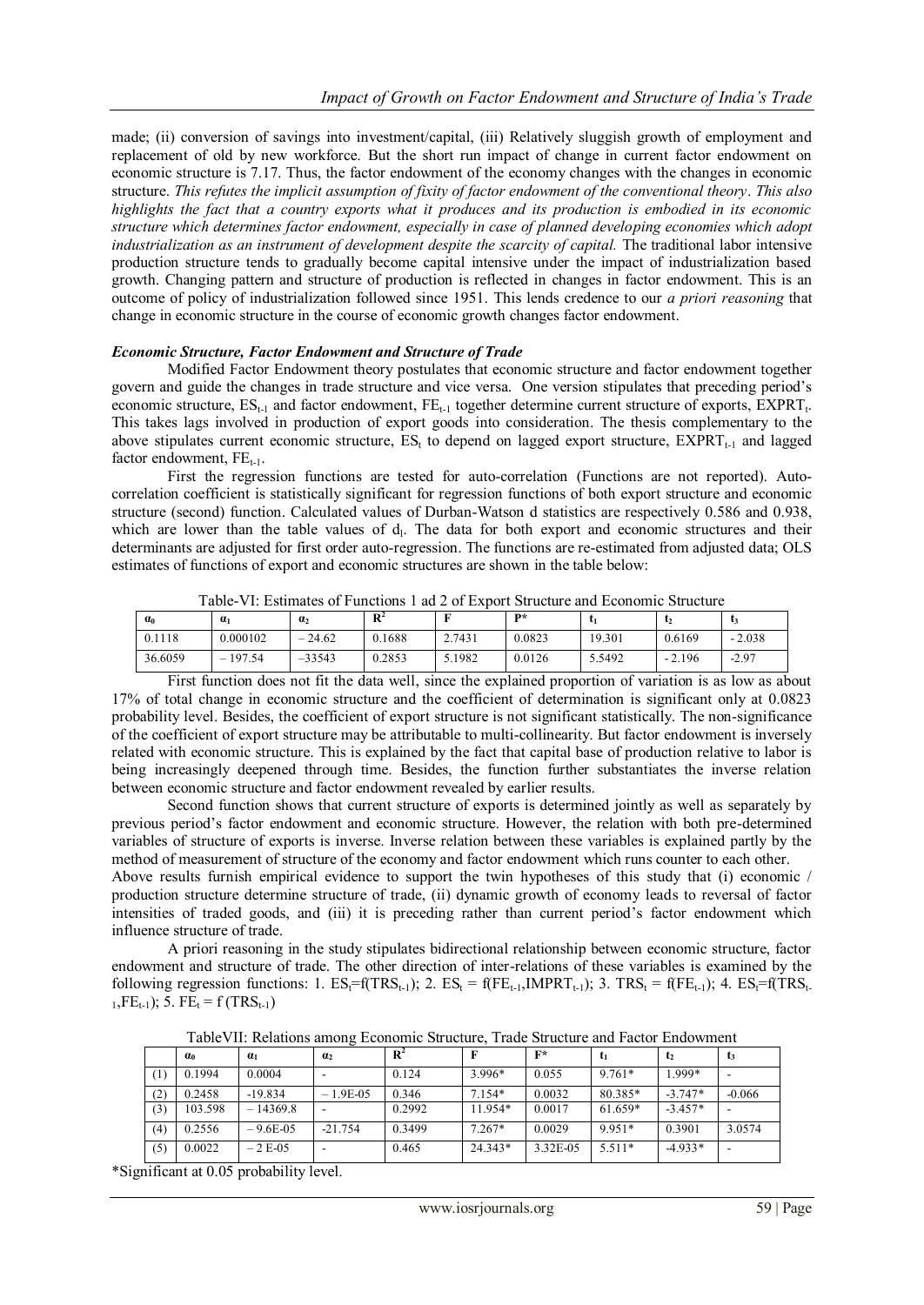Equation 1 shows that (i) trade structure significantly influences economic structure of the economy as has been hypothesized in the study; (ii) But introduction of factor endowment as an a determinant and replacement of trade structure by import index as second determinant in equation 2 improves the explanatory power of the function tremendously relative to equation 1. But the coefficient of import index is not significant; it loses significance in equation 2 due to multi-collinearity; (iii) Equation 4 lends support to the thesis that structure of trade is dependent on factor endowment; (iv) Replacement of import structure in relation 4 by trade structure in function 2 as the second determinant of economic structure along with factor endowment not only improves the explanatory power of the function but the coefficients of both trade structure and factor endowment emerge as significant explanatory variables of economic structure. This lend credence to on of the theses proposed in the study; (v) Trade structure inversely influences the factor endowment of the Indian economy as has been emphasized in the study. **These findings run counter to the predictions of the conventional theory that the pattern and structure of international trade among countries are determined by factor endowment.** 

#### **Section III**

#### *Relation between Exports, Economic Structure and Factor Endowment (I-O Model based)*

Impact of economic structure and factor endowment, measured by sector-wise labor-capital ratios, on exports is evaluated by the OLS estimate of the regression model at 4 points in time. I-O tables are available for 1993-94, 1998-88, 2003-04, and 2006-07. As cross section data of sectors constitute the base of these functions, one each for one year, estimated functions are tested for heteroscedasticity by Park Test: EXPRT<sub>t</sub> =  $\alpha_0 + \alpha_1 ES_t$  + α<sup>2</sup> LCR<sup>t</sup> . (These 4 estimated regressions, used for derivation of error variances, **are not reported due to heteroscedastic error variances,** which are required for adjustment of data for heteroscedasticity).  $EXPRT<sub>t</sub> =$ Exports,  $ES_t = Economic Structure$ ,  $LCR_t = Labor-capital ratio$ .

#### *Park Test*

Results of Park test based on the equation given below are reported for all four years in table VI:  $\ln U_t^2 = \alpha_0 + \alpha_1 \ln ES_t + \alpha_2 \ln LCR_t + \epsilon_1$ 

| Year    | $\alpha$ | $a_1$ | $\alpha$ <sub>2</sub> | $\mathbf{R}^2$ |          | $F^*$    | U1       | t2      | L3       |
|---------|----------|-------|-----------------------|----------------|----------|----------|----------|---------|----------|
| 2006-07 | 12.637   | 0.252 | 0.137                 | 0.0724         | $4.293*$ | 0.0160   | 23.264*  | $2.1*$  | .606     |
| 2003-04 | 12.217   | 0.597 | $-0.113$              | 0.209          | $14.55*$ | 2.48E-06 | 38.819*  | $5.05*$ | $-1.368$ |
| 1998-99 | 12.878   | .309  | 0.052                 | 0.458          | $46.55*$ | 2.25E-15 | 33.130*  | $9.44*$ | 0.501    |
| 1993-94 | 11.93    | . 17  | 0.19                  | 0.32           | $26.06*$ | 5.42E-10 | $24.29*$ | $6.63*$ | 1.29     |

Table VIII-Results of Park Test of Heteroscedasticity-Regression of Export Structure

The above results indicate the presence of heteroscedasticity in the function in all four years. Heteroscedasticity arises from diversity of economic structure the coefficient of which is significant and the coefficient of labor-capital ratio (factor endowment) is not significant in any of these equations. Data adjusted by error variances are used for re-estimating the function of export structure:  $EXPRT^* = \alpha_0 + \alpha_1 ES^* + \alpha_2$  $LCR^* + \varepsilon_t$ 

OLS estimates of the functions are reported in the table below for 2006-07, 2003-04, 1998-99, 1993-94 respectively.

| Year    | $\alpha_0$ | $a_1$    | $\alpha_2$ | $\mathbf{R}$ |          | $F^*$    |         | τ2       | L3       |
|---------|------------|----------|------------|--------------|----------|----------|---------|----------|----------|
| 2006-07 | 0.3349     | 85901596 | $\theta$   | $0.911*$     | 1142.43  | 2.61E-74 | 1.523   | 33.80*   | 0.65535  |
| 2003-04 | 0.652      | 42106814 | $-826.385$ | $0.911*$     | 564.64   | 42E-58   | $7.54*$ | 32.85*   | $-1.794$ |
| 1998-99 | 0.789      | 53297512 | 0.1347     | 0.984*       | 3281.6   | 8.7E-99  | . . 71  | 80.98*   | .001     |
| 1993-94 | 0.47       | 1357432  | .41        | $0.99*$      | 598847.3 | 92 E-21  | $6.04*$ | $46.23*$ | 0.16     |

Table IX: Export Structure\* as Function of ES \* and LCR\*.

Denotes adjustment of data by error variances of the original function.

Above table shows that (i) Explanatory power of the function is raised substantially by the adjustment of data for heteroscedastic error variances; (ii) Current economic structure greatly influences structure of exports independently of the influence of LCR/factor endowment in all 4 years; (iii) Factor endowment inversely but not significantly affects export structure in 2003-04 but its influence on export structure independently of economic structure in all other years is positive. But the positive coefficient of factor endowment is not significant in any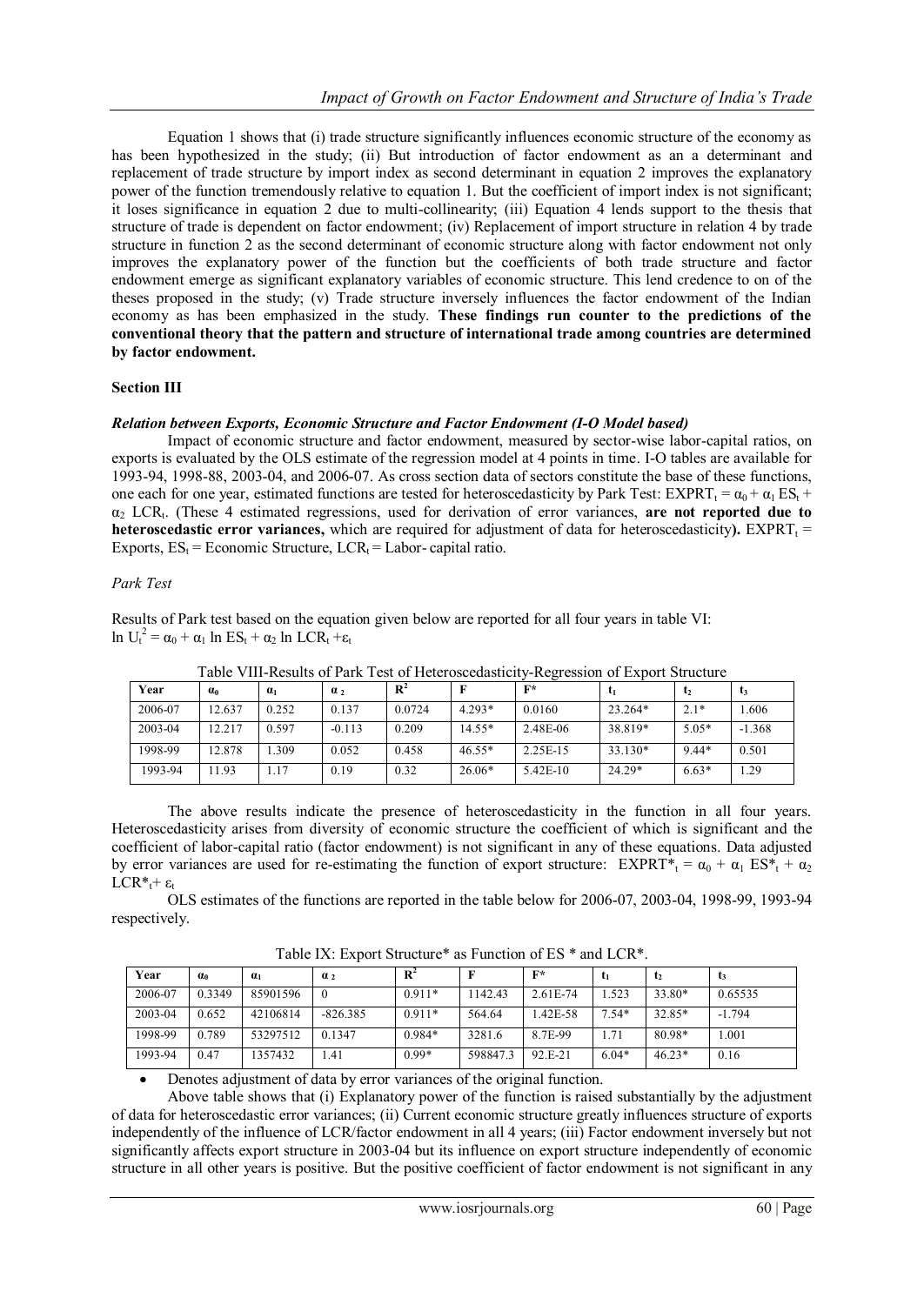of the 3 years of observation; and, (iv) Non significance of the coefficient of factor endowment appears to arise *partly from multi-collinearity; (v)* Non significant influence of factor endowment may also be attributed, besides multicollinearity, to the fact that exports depend upon demand in international markets and availability of exportable surpluses in the exporting countries. If international demand is taken as given, then exportable surplus jointly with commercial policy of the country govern and guide exports. The incentives in-built in the policy will induce exporters" to explore new markets and expand their share of exports in existing markets for their products. This inference is supported *by significance of the intercept in 2003-04 and 1993-94, which indicates that export structure is significantly influenced by factors other than economic structure and factor endowment in these two years*.

Above results lend further credence to the thesis of this paper that factor endowment loses importance as a determinant of structure of trade in a dynamically growing economy in a state of flux.

#### *Input Output Analysis of Factor Intensity Reversal*

An important question arising from results of this study is whether the growth of Indian economy has resulted in factor intensity reversal in production processes in the Indian economy. Number of sectors depicting factor intensity reversal is estimated from I-O model. The factor intensities at the given point in time are determined by the following model:

## $A_{0t}$  (I-A<sub>t</sub>)<sup>-1</sup>/ B<sub>t</sub> (I-A<sub>t</sub>)<sup>-1</sup> = Z<sub>t</sub>

 $(I-A_t)^{-1}$  cannot be cancelled since  $A_0$  vector of labor coefficients of sectors, and B, the matrix of capital coefficients have different dimensions. Resultant pre-multiples of numerator and denominator will differ from each other for sectors. Inter-temporal differences are derived from the following ratio:  $\mathbf{Z}_{t+1}/\mathbf{Z}_t$ . Table-X shows sectors undergoing factor intensity reversals.

|                                                                                                                                                                                                                                                                                                                                                                                                                                                                                                                                                                                                                                                                                                                                                                                                                                                                                                                                                                                         |                                                                                                                                                                                                                                                                                                                                                                                                                                                                                                                                                                                                                                                                                                                                                                                                                                                                                                                                                                                                                                                                                                                                                                                               |                                                                                                                                                                                                                                                                                                                                              | <b>Non Export sectors</b>                                                                                 |
|-----------------------------------------------------------------------------------------------------------------------------------------------------------------------------------------------------------------------------------------------------------------------------------------------------------------------------------------------------------------------------------------------------------------------------------------------------------------------------------------------------------------------------------------------------------------------------------------------------------------------------------------------------------------------------------------------------------------------------------------------------------------------------------------------------------------------------------------------------------------------------------------------------------------------------------------------------------------------------------------|-----------------------------------------------------------------------------------------------------------------------------------------------------------------------------------------------------------------------------------------------------------------------------------------------------------------------------------------------------------------------------------------------------------------------------------------------------------------------------------------------------------------------------------------------------------------------------------------------------------------------------------------------------------------------------------------------------------------------------------------------------------------------------------------------------------------------------------------------------------------------------------------------------------------------------------------------------------------------------------------------------------------------------------------------------------------------------------------------------------------------------------------------------------------------------------------------|----------------------------------------------------------------------------------------------------------------------------------------------------------------------------------------------------------------------------------------------------------------------------------------------------------------------------------------------|-----------------------------------------------------------------------------------------------------------|
| <b>Export sectors with Factor</b>                                                                                                                                                                                                                                                                                                                                                                                                                                                                                                                                                                                                                                                                                                                                                                                                                                                                                                                                                       | <b>Export sectors without Factor</b>                                                                                                                                                                                                                                                                                                                                                                                                                                                                                                                                                                                                                                                                                                                                                                                                                                                                                                                                                                                                                                                                                                                                                          | <b>Non Export sectors with Factor</b>                                                                                                                                                                                                                                                                                                        | without Factor Intensity                                                                                  |
|                                                                                                                                                                                                                                                                                                                                                                                                                                                                                                                                                                                                                                                                                                                                                                                                                                                                                                                                                                                         |                                                                                                                                                                                                                                                                                                                                                                                                                                                                                                                                                                                                                                                                                                                                                                                                                                                                                                                                                                                                                                                                                                                                                                                               |                                                                                                                                                                                                                                                                                                                                              |                                                                                                           |
| <b>Intensity Reversal</b><br>Maize, Groundnut, Coconut,<br>Jute, Rubber, Tobacco, Milk<br>and milk products, Other liv.st.<br>produ. & Gobar Gas, Forestry<br>and Lnging, Coal and lignite,<br>Lime stone, Mica, Other non<br>metallic minerals, Sugar, Tea<br>and coffee processing,<br>Beverages, Khadi, cotton<br>textiles handlooms, Cotton<br>textiles, Woolen textiles, Silk<br>textiles, Art silk, synthetic<br>fiber textiles, Carpet weaving,<br>Furniture and fixtures-wooden.<br>Wood and wood products,<br>Printing and publishing,<br>Leather footwear, Inorganic<br>heavy chemicals, Organic<br>heavy chemicals, Fertilizers,<br>Pesticides, Drugs and<br>medicines, Other chemicals,<br>Structural clay products, Iron<br>and steel casting & forging,<br>Hand tools, hardware, Tractors<br>and agri. Implements,<br>Industrial machinery ( $F \& T$ ),<br>Machine tools, Ships and<br>boats, Rail equipments, Motor<br>cycles and scooters, Bicycles,<br>cycle-rickshaw | <b>Intensity Reversal</b><br>Paddy, Wheat, Pulses, Other<br>Crops, Poultry & Eggs, Fishing,<br>Crude Petroleum and Natural<br>Gas, Iron ore, Manganese ore,<br>Bauxite, Other metallic<br>minerals, Readymade garments,<br>Miscellaneous textile products,<br>Paper, paper prods. & newsprint,<br>Leather and leather products,<br>Rubber products, Plastic<br>products, Petroleum products,<br>Coal tar products, Paints,<br>varnishes and lacquers, Edible<br>oils other than vanaspati,<br>Miscellaneous food products,<br>Tobacco products, Jute, hemp,<br>mesta textiles, Soaps, cosmetics<br>& glycerin, Synthetic fibers,<br>resin, Cement, Other non-<br>metallic mineral prods., Iron,<br>steel and ferro alloys, Iron and<br>steel foundries, Non-ferrous<br>basic metals, Miscellaneous<br>metal products, Industrial<br>machinery(others), Other non-<br>electrical machinery, Electrical<br>industrial Machinery, Electrical<br>wires & cables. Batteries.<br>Electrical appliances,<br>Communication equipments,<br>Other electrical Machinery,<br>Electronic equipments(incl.TV),<br>Motor vehicles, Other transport<br>equipments, Miscellaneous<br>Manuf., Railway transport | <b>Intensity Reversal</b><br>Jowar, Bajra, Gram, Sugarcane,<br>Cotton, Tea, Coffee, Animal<br>services(agricultural), Khandsari,<br>boora, Hydrogenated<br>oil(vanaspati), Construction,<br>Electricity, Communication,<br>Trade, Hotels and restaurants,<br>Banking, Insurance, Other<br>Services, Water supply, Storage<br>and warehousing | <b>Reversal</b><br>Copper ore, Ownership of<br>dwellings, Medical and<br>health. Public<br>administration |
|                                                                                                                                                                                                                                                                                                                                                                                                                                                                                                                                                                                                                                                                                                                                                                                                                                                                                                                                                                                         | services, Supporting and Aux.                                                                                                                                                                                                                                                                                                                                                                                                                                                                                                                                                                                                                                                                                                                                                                                                                                                                                                                                                                                                                                                                                                                                                                 |                                                                                                                                                                                                                                                                                                                                              |                                                                                                           |
|                                                                                                                                                                                                                                                                                                                                                                                                                                                                                                                                                                                                                                                                                                                                                                                                                                                                                                                                                                                         | Activities                                                                                                                                                                                                                                                                                                                                                                                                                                                                                                                                                                                                                                                                                                                                                                                                                                                                                                                                                                                                                                                                                                                                                                                    |                                                                                                                                                                                                                                                                                                                                              |                                                                                                           |

*Table X: Export and Non-Export Sectors showing Factor Intensity Reversal*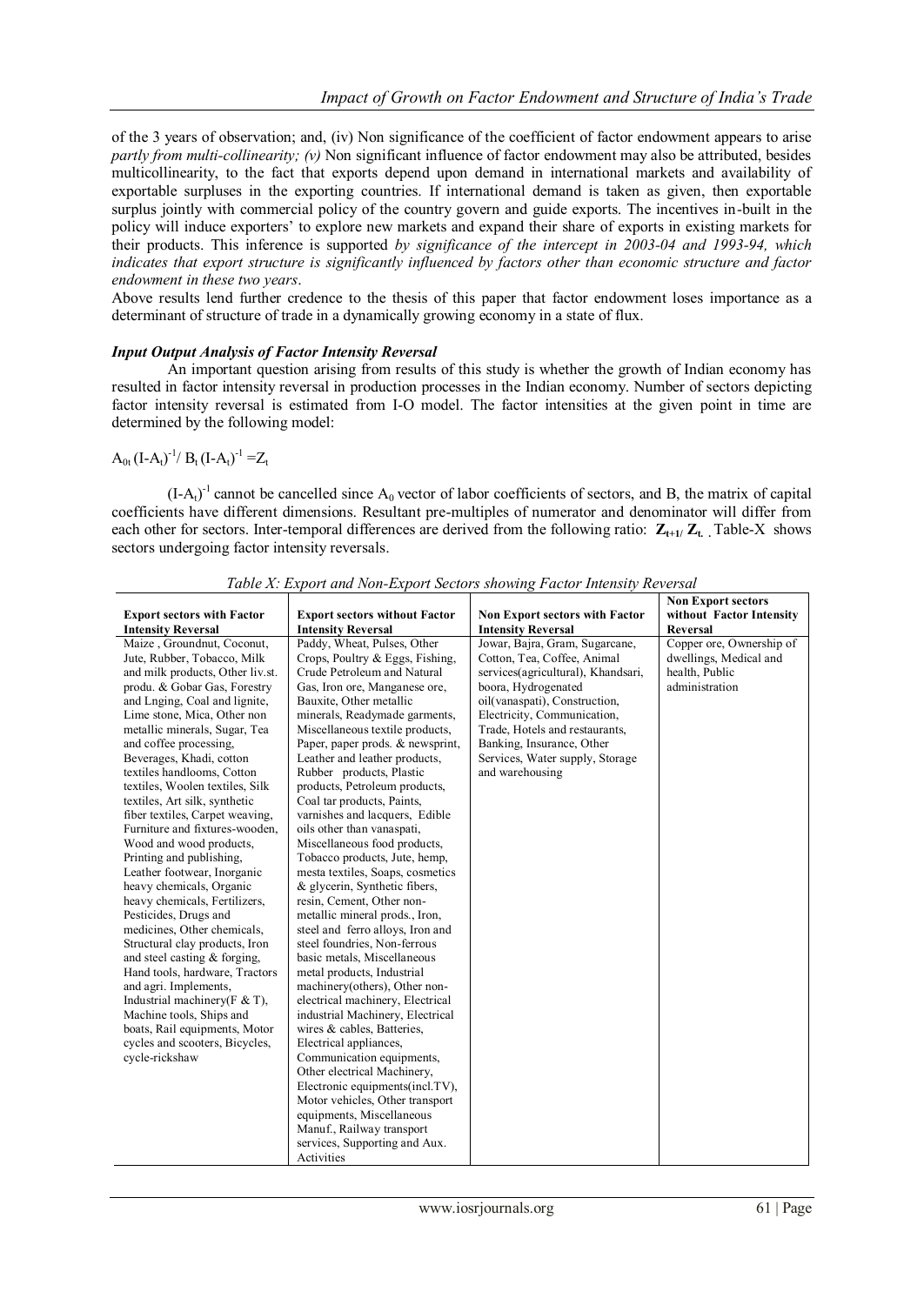Two broad inferences may be drawn from sector specific total labor-capital ratios during one and a half decades covered by I-O tables: (i) Total labor-capital ratios differ sharply between the sectors at each point of observation; (ii) Total labor-capital ratios differ for each sector between all 4 points of observations; (iii) There exists discernible **trend of decline in total labor-capital ratios both between sectors and inter-temporally for the same sector** between 1993-94, 1998-99, 2003-04 and 2006-07; (iv) **Pattern of changes in these ratios** displays the following facets (For identification of sectors, See table-8 above):

(1)Forty two manufacturing and non-manufacturing export sectors depict continuous and considerable decline in total labor per unit of capital used in production to satisfy one unit of international final demand. This **highlights the substitution of labor by capital intensity in production of these export** goods. This lends credence to the thesis of factor reversibility in these sectors under the impact of growth;

(2) Out of 42 export sectors subject to factor reversal process, 29 **are manufacturing and 13 sectors are agricultural in nature and orientation**;

(3) Only **6 export sectors** subject to factor reversal process fall in other services/categories;

(4) As against this, **46 export sectors** do not exhibit significant factor intensity reversal in production. It is inferred that these 46 export sectors have not experienced substantial change in technology over a period of nearly 2 decades covered by the study.

The above findings lend credible empirical support to the following theses of this study:

(1) Technology based modern economic growth involves substitution of capital for labor in most of the sectors, including export sectors of the economy;

(2) Factor contents of production change with technology, which results I in factor reversibility in the long run;

(3) Factor intensities in production vary between sectors at given point in time and between sectors through time;

(4) Macro level factor endowment hardly matters in the determination of pattern of international trade as factor contents generally differ between traded and non-traded goods;

(5) Factor contents have always been subject to factor reversibility in long run growth;

(6) It is note-worthy that regression models, including those based on conventional macro production functions, cannot reveal the sector wise reversal or invariance of factor intensities of production;

(7) 21 *non export sectors* in Indian economy show reversal of factor intensity; and

(8) Only 4 non export sectors do not exhibit any factor intensity reversal. These sectors have been using stagnant technology.

Above findings lend substantial empirical evidence in support of the thesis that modern growth radically influences factor endowment, economic structure and pattern and structure of trade.

## **Section-IV**

## *Cobb Douglas Production Function*

Several studies have used production function approach to evaluate the individual and joint effect of variations of labor and capital on output either through time or across sectors. Changes in output in response to changes in capital and labor facilitate imputation of growth of productivity to alteration in factor endowment, shown by labor and capital in Cobb Douglas production function, which is estimated from aggregate time series data from 1980-81 to 2010-11 and cross section data of total and direct requirements of labor and capital derived from I-O analysis for 1993-94, 1998-99, 2003-04 and 2006-07 separately. The Cobb-Douglas function is tested for autocorrelation (in case of time series data base) and heteroscdasticity (in case of cross section data base) respectively.

#### *Aggregate Cobb-Douglas Production Function (Time Series)-I*

The calculated value of d statistic for the original Cobb-Douglas production function (results not reported) is 0.86. This indicates significant autocorrelation. So, the data are adjusted for first order autocorrelation. OLS estimates of Cobb Douglas Production Function, *based on auto-correlation adjusted data*, are as follows:

```
ln O*<sub>t</sub> = -0.370+2.048 ln K*<sub>t</sub>+ 0.676 ln L*<sub>t</sub>, R<sup>2</sup> = 0.9942, F= 2321.57>F*- 6.13E-31
t: (-1.51) (3.72) (12.04)
```
 $O_t$ =output, K<sub>t</sub>=Capital, L<sub>t</sub>=Labor, and t= time. \* Sign indicates use of auto-correlation adjusted data base. The function explains 99.42% of total change in output over the years. The coefficients of determination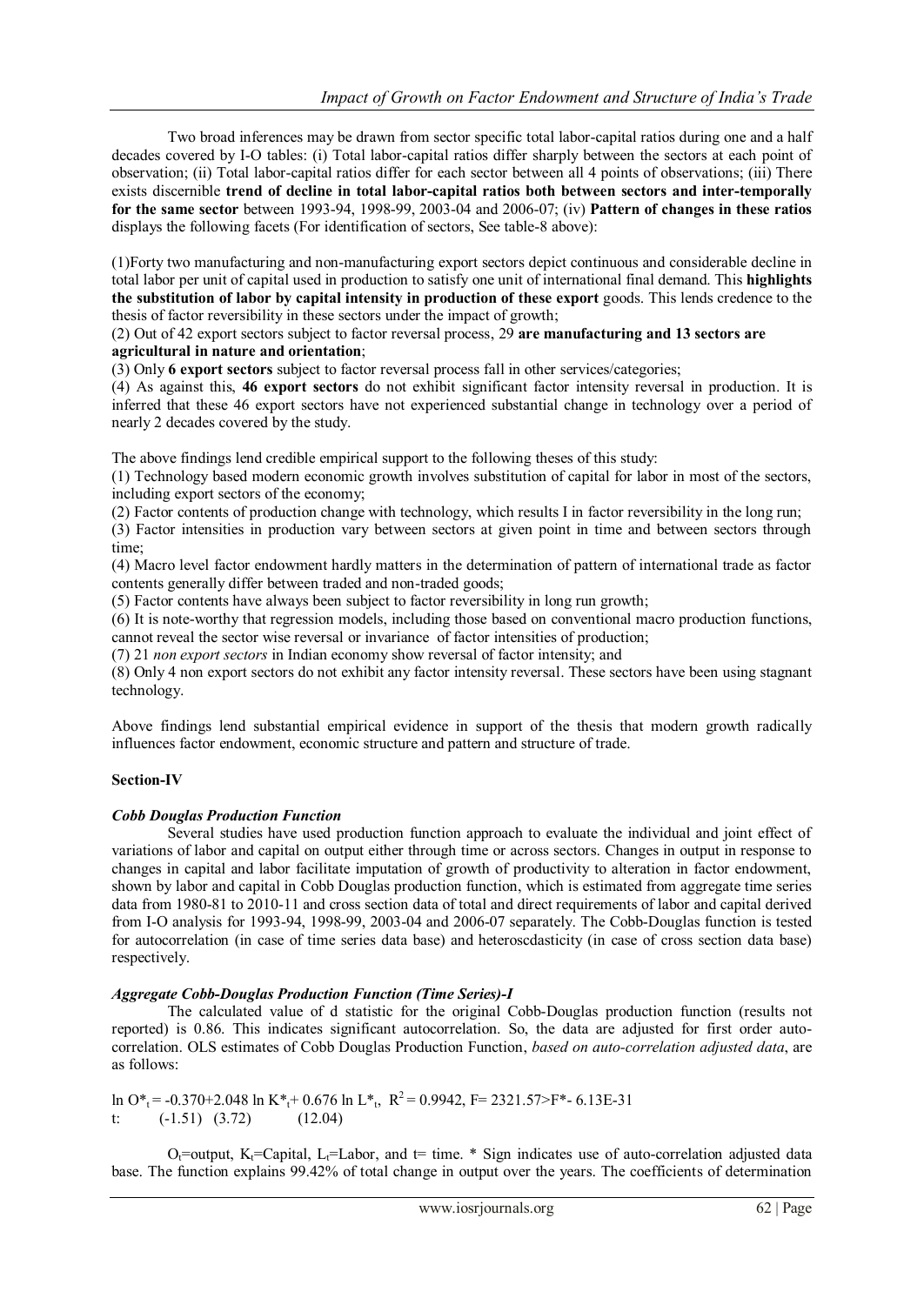and both output elasticity with respect to capital and labour are statistically significant. But the growth of output seems to have been dominated more by capital than labor. The function shows that one percent increase in investment/capital increases output by 2.05% which is approximately 3 times greater than the labor"s output elasticity which shows that 1% increase in employment raises output only by only 0.68%. The negative but not significant intercept implies that such variables as organization structure, techniques of management at micro level and quality of intermediate inputs have remained more or less invariant. Non-significance and negative sign of intercept indicate constancy of technology above mentioned variables which are generally associated with the change in technology (See, Prakash and Balakrishnan, 2008). *The function highlights the fact that the production process has become much more capital intensive than before.* This also *lends credence to the thesis of reversal of factor intensities in production in Indian economy. This evidence supports the thesis that growth brings about significant change in factor endowment*.

#### *Cobb-Douglas Production Function II (Cross Section) I-O Model Based Total Capital and Labor Requirements of Sectors*

Total labor,  $TL<sub>t</sub>$  and total capital,  $TK<sub>t</sub>$  used in production are derived from I-O model to estimate Cobb-Douglas production function for1993-94, 1998-99, 2003-04 and 2006-07 from data of 113 sectors of the Indian economy. The function was tested for heteroscedasticity by Park Test. OLS estimates for Park Test are reported below:

|         |             |            | radie Al.III $U_t$ |                | $-\alpha_0 + \alpha_1$ in $1 \mathbf{K}$ <sub>Tt</sub> + $\alpha_2$ in $1 \mathbf{L}$ <sub>Tt</sub> |                |          |          |          |
|---------|-------------|------------|--------------------|----------------|-----------------------------------------------------------------------------------------------------|----------------|----------|----------|----------|
| Year    | $\alpha_0$  | $\alpha_1$ | $\alpha$ ,         | $\mathbf{R}^2$ |                                                                                                     | $\mathbf{F}^*$ |          |          | ı₹       |
| 2006-07 | $-1.161$    | 0.149      | 0.098              | 0.020          | .168                                                                                                | 0.314          | $-7.40$  | .294     | 0.842    |
| 2003-04 | $-1.300$    | $-0.008$   | $-0.087$           | 0.006          | 0.358                                                                                               | 0.699          | $-8.844$ | $-0.063$ | $-0.593$ |
| 1998-99 | $-1.748$    | $-0.251$   | 0.115              | 0.058          | 3.403                                                                                               | 0.036          | $-12.43$ | $-2.470$ | 0.740    |
| 1993-4  | .722<br>- 1 | 0.0031     | $-0.224$           | 0.051          | 2.990                                                                                               | 0.054          | $-12.71$ | 0.019    | $-1.916$ |

Table XI:ln  $U_t^2 = \alpha_0 + \alpha_1 \ln T K_{Tt} + \alpha_2 \ln T L_{Tt}$ 

The coefficient of determination has very low value for all 4 years, though it is significant for 1994 and 1999 only. The function for 1993-04, 2003-04 and 2006-07 shows that the error variances are not influenced by changes in total labor and total capital. Therefore, the function is free from heteroscedasticity for these 3 years. But the error variances are significantly but negatively influenced by the changes in capital stock in 1998-99; this function is adversely affected by heteroscedasticity.

OLS estimates of the Cobb-Douglas production function, based on total capital and labor requirements (estimated from I-O model) are given below:

| Year        | $\alpha$ | a <sub>1</sub> | $\alpha_2$ | $\mathbf{R}^2$ |         | $F^*$    | t <sub>1</sub> | t <sub>2</sub> | t3      |
|-------------|----------|----------------|------------|----------------|---------|----------|----------------|----------------|---------|
| 2006-07     | 6.657    | $-0.144$       | 0.557      | 0.239          | 17.295  | 2.94E-07 | 50.59          | $-1.48$        | 5.65    |
| 2003-04     | 6.290    | $-0.081$       | 0.645      | 0.275          | 20.872  | 2.06E-08 | 51.445         | $-0.712$       | 5.350   |
| 1998-9*     | 3.857    | $-1.281$       | 2.062      | 0.156          | 10.196  | 8.66E-05 | 10.972         | $-3.864$       | 4.002   |
| $1993 - 4*$ | 5.794    | 0.869          | $-0.11$    | 0.712          | 136.017 | 1.82E-30 | 112.409        | 14.245         | $-2.47$ |

 $Table \text{VIL} \cdot \ln \Omega = \alpha + \alpha \ln \text{TV} + \alpha \ln \text{TL} + \text{UL}$ 

Depicts adjustment of data for heteroscedasticity.

A perusal of above results show that (i) Cobb-Douglas function does not fit well to the data of last 3 of the 4 years, if explained proportion of total variation is considered which ranges from 15.6 to only 27.5%, though the coefficient of determination is statistically significant in all 4 cases; (ii) Coefficient of total capital is not only negative but it is not significant for 2003-04 and 2008-07. This may imply low variation of total capital used in production between sectors in these years; (iii) Explanatory power of the function for 1998-99 is the lowest and the coefficient of capital is significant but negative. Negative sign may probably be attributed to multi-collinearity; (iv) The function fits the data fully well only to the cross section data of 1993-94. The coefficient of labor is negative but significant. It implies that employment in 1993-94 remained more or less stagnant; (v) Coefficient of labor for other 3 years is positive and significant. It may be noted that empirical production function is mostly subject to multi-collinearity.

# *Production Function III (Cross Section) based on Direct Requirement of Capital and Labor*

ln  $O_t = \alpha_0 + \alpha_1 \ln DK_t + \alpha_2 \ln DL_t + U_t$ ; DK<sub>t</sub> = Direct Capital Requirement, DL<sub>t</sub> = Direct Labor Requirement. The function was again tested for heteroscedasticity by Park Test. OLS estimates of Park Test are reported in the table given below: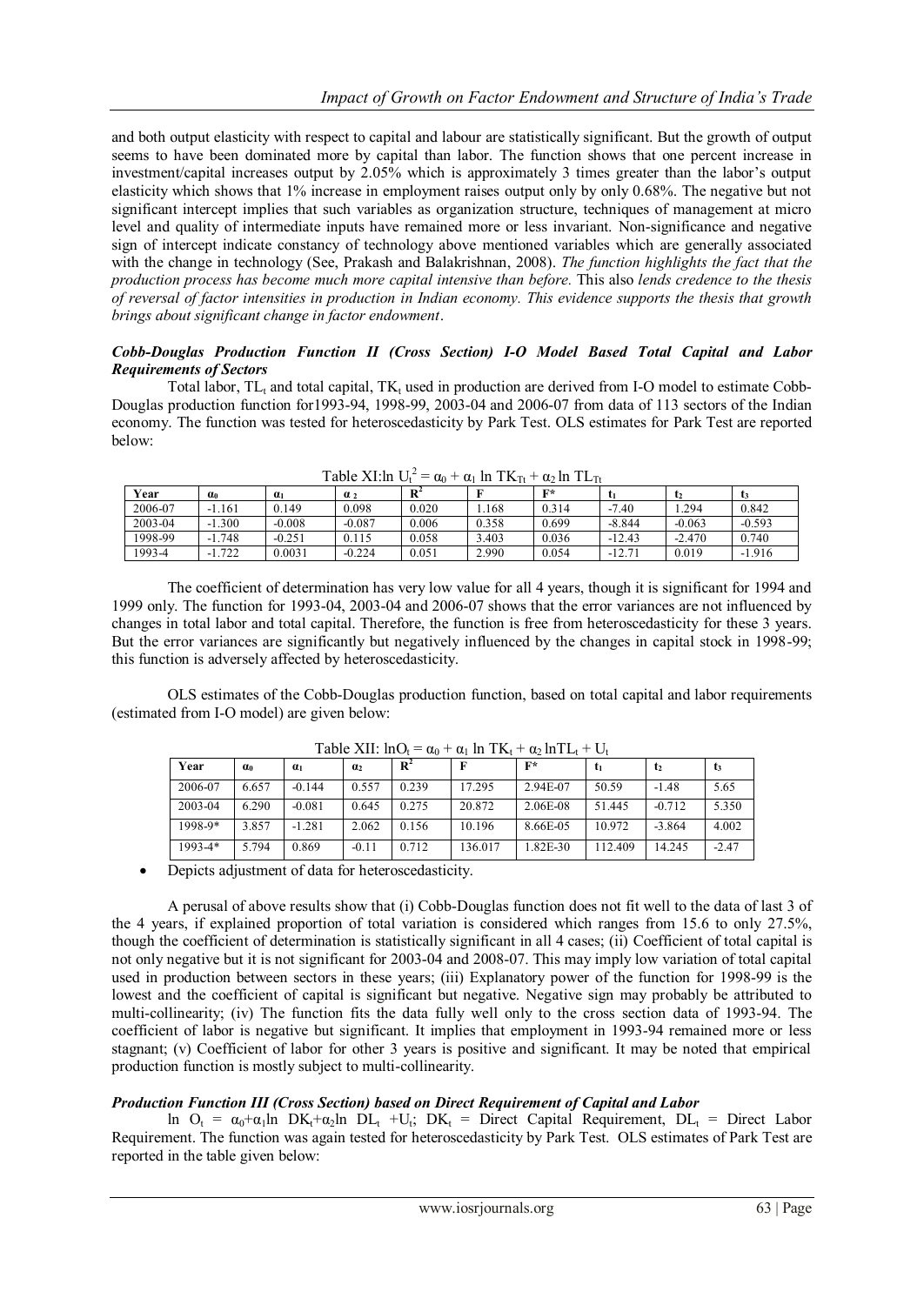| $\sim$<br>$\frac{1}{2}$ |            |          |                |                |         |          |          |           |          |  |  |
|-------------------------|------------|----------|----------------|----------------|---------|----------|----------|-----------|----------|--|--|
| Year                    | $\alpha_0$ | $a_1$    | $\mathbf{a}_2$ | $\mathbf{R}^2$ |         | $F^*$    |          |           | L3       |  |  |
| 2006-07                 | $-1.090$   | 0.024    | $-0.107$       | 0.0099         | 0.555   | 0.575    | $-4.142$ | 0.208     | $-0.911$ |  |  |
| 2003-04                 | .551       | $-0.265$ | $-0.033$       | 0.867          | 358.765 | 6.29E-49 | 94.974   | $-21.18*$ | $-2.31*$ |  |  |
| 1998-99                 | $-1.478$   | 0.313    | $-0.189$       | 0.104          | 6.414   | 0.002    | $-12.34$ | $2.83*$   | $-2.45*$ |  |  |
| 1993-94                 | $-1.275$   | 0.399    | 0.185          | 0.119          | 7.481   | 0.00089  | $-9.225$ | $3.24*$   | $2.04*$  |  |  |

Table XIII:  $\ln U_t^2 = \alpha_0 + \alpha_1 \ln D K_t + \alpha_2 \ln D L_t + e_t$ 

The above results indicate the presence of heteroscedasticity in the function for 1993-94, 1998-99 and 2003-04. The data have been adjusted for heteroscedasticity and the OLS estimates from data adjusted by error variances are presented below:

Table IVX: OLS Estimates of C-D Production Function from Directly Labor and Capital Required Data Adjusted by Error Variances

| Year    | $a_0$ | $a_1$     | $\mathbf{a}_2$ | $\mathbf{R}^2$ |         | $\mathbf{F}^*$ |        | $\mathsf{L}_2$ | L3       |
|---------|-------|-----------|----------------|----------------|---------|----------------|--------|----------------|----------|
| 2006-07 | 6.894 | $-0.025$  | 0.296          | 0.273          | 20.688  | 2.36E-08       | 46.833 | $-0.383$       | $6.131*$ |
| 2003-04 | 5.986 | 0.552     | $-0.107$       | 0.649          | 102.084 | 8.56E-26       | 69.790 | 12.22*         | $-2.01*$ |
| 1998-99 | 4.457 | $-0.8001$ | 2.305          | 0.093          | 5.657   | 0.0045         | 14.292 | $-2.204*$      | $3.17*$  |
| 1993-94 | 4.411 | $-0.282$  | 2.186          | 0.099          | 6.071   | 0.0031         | 14.898 | $-0.620$       | $3.37*$  |

Fit of this function is poor by and large in terms of explanatory power and sign and significance of elasticity coefficients. Reason underlying these results appear to be multicollinearity. This is remedied by dividing both output and employment by capital to obtain OLS estimate of Solow production function. These reestimated functions are reported hereunder.

#### *Solow Production Function-I*

Production function estimates are always affected by multicollinearity as both labor and capital are used together in production. In an optimum combination of labor and capital there is no possibility of substitution of labour for capital and vice versa. But sub-optimum combination, which generally exists in practice, always warrants substitution of one factor for another. Solow, therefore, modified Cobb Douglas production function by elimination of capital as a distinct factor and used labor per unit of capital to determine output per unit of capital:

 $ln(O_t/K_t) = \alpha_0 + \alpha_1 ln(L_t/K_t) + U$ . The function is applied to data of direct labor-capital ratio and output per unit of direct capital. OLS estimates of these functions are reported in table XV.

| Year    | $\alpha_0$ | $\alpha_1$ | D <sup>4</sup> |       | F∗       |       | $\mathbf{L}_2$ |
|---------|------------|------------|----------------|-------|----------|-------|----------------|
| 2006-07 | 4.78       | .49        | 0.14           | 7.26  | 6.42E-05 | 14.4  | $4.15*$        |
| 2003-04 | 4.62       | $-0.22$    | 0.01           | . 19  | 0.28     | 11.93 | $-1.08$        |
| 1998-99 | 3.03       | 1.77       | 0.25           | 37.66 | 1.33E-08 | 9.5   | $6.14*$        |
| 1993-94 | 3.67       | .84        | 0.25           | 38.23 | 1.07E-08 | 12.07 | $6.18*$        |

Table XV:OLS Estimates of Solow Production Function-I

\*Significant at 0.05 probability level.

The function treats productivity of capital as function of factor endowment, shown as the ratio of direct labour to direct capital requirement. The table shows that the coefficient of determination declines over the years from 1993-04 to 2006-07. The factor endowment significantly affects the capital productivity in all years except 2003-04. Sign of 3 out of 4 significant coefficients of labor-capital ratio is positive, which supports the thesis of multi-collinearity affecting the results of Cobb-Douglas production function.

#### *Solow Production Function-II*

The function is now applied to total labor-capital ratio on productivity and total capital (I-O model based): ln  $(O_t/TK_t) = \alpha_0 + \alpha_1 n (TL_t/TK_t) + U$ ; results are shown in table XVI.

|         |            |                                        |                |        | 1 WUIV 11 : 11 LUULLEUVE UL LUULU :: 1 LU MEEVILUIL 1 MILVELUIL 11 |       |                |
|---------|------------|----------------------------------------|----------------|--------|--------------------------------------------------------------------|-------|----------------|
| Year    | $\alpha_0$ | a <sub>1</sub>                         | $\mathbf{D}^*$ |        | $\mathbf{F}^*$                                                     |       | $\mathbf{t}_2$ |
| 2006-07 | 6.21       | 1.13                                   | 0.41           | 75.96  | 3.18E-14                                                           | 44.02 | $8.72*$        |
| 2003-04 | 6.76       | 0.77                                   | 0.31           | 50.55  | 1.2E-10                                                            | 57.85 | $7.10*$        |
| 1998-99 | 5.87       | 1.18                                   | 0.61           | 171.08 | 3.19E-24                                                           | 48.17 | 13.08*         |
| 1993-94 | 5.67       | $\mathcal{D}$<br>$\sim$ . 4. 4. $\sim$ | 0.55           | 138.08 | 3.32E-21                                                           | 49.45 | $1.75*$        |

Table XVI: Estimate of Solow Production Function-II

Interestingly, the explained proportion of variation for this function is much higher than that of earlier function in all 4 years. Explained proportion of variation ranges from 31% in 2003-04 to te the maximum 61%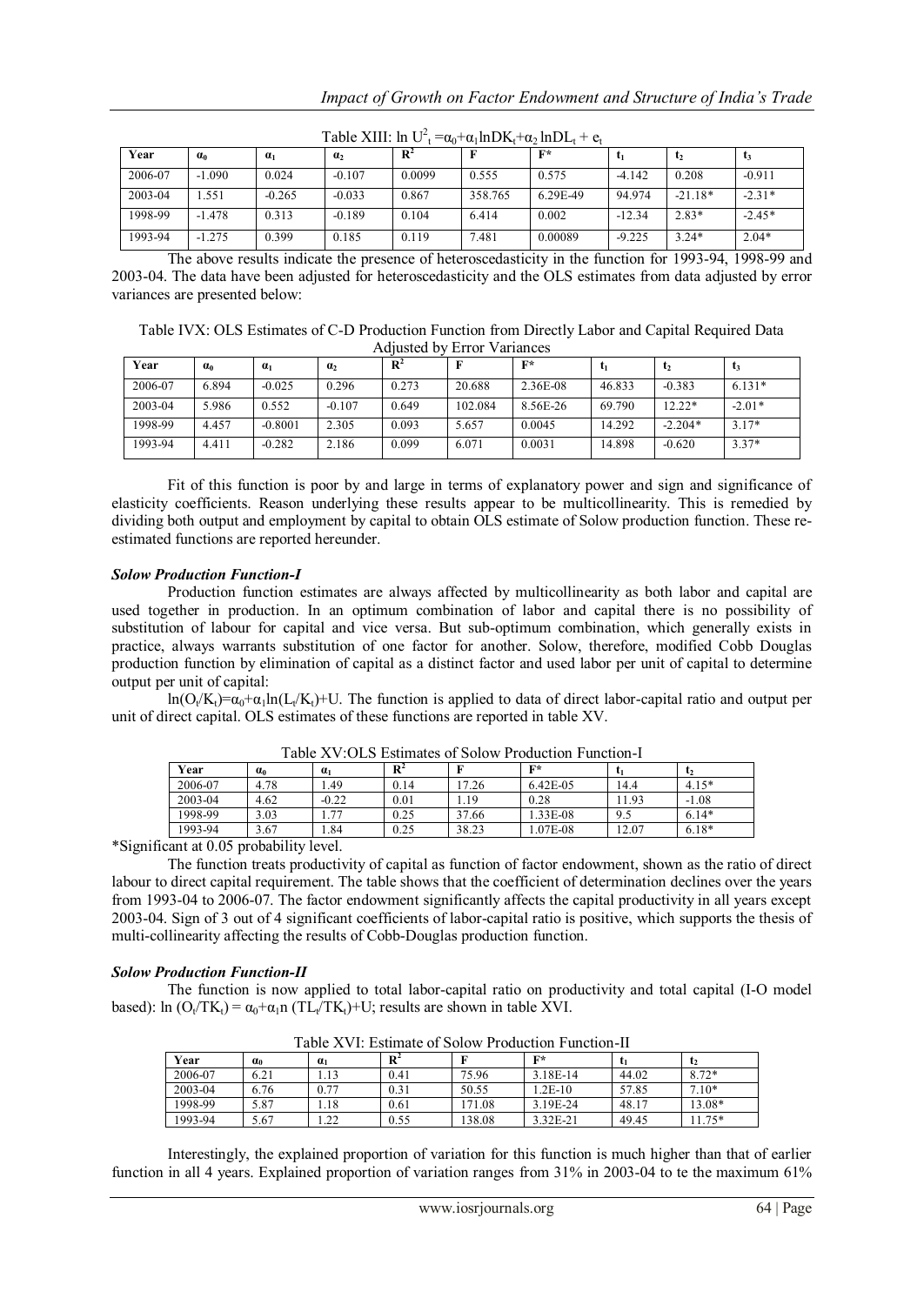in 1998-99. This may probably be accounted by the bunching of heavy investment in the economy in 1998-99. However, the onset of recession in US economy seems to have affected the investment, especially foreign investment in Indian economy. Ration of total labor to total capital calculated from I-O model, significantly impacts the capital productivity in all 4 years. Increase in capital productivity with deepening of capital base is in consonance with the earlier results of regression of direct capital productivity on direct labor-capital ratio. It thus shows that productivity of capital increases with rise in capital as a proportion of total factors in use. Above results may imply that economic structure has still not reached the optimum combination of labor and capital in production. Hence there is scope for further substitution of labor by capital.

Above results raise the question whether there has been a shift in production function due to change in technology. This is examined by two factors ANOVA: sectors and 4 points in time are treated as two factors of classification. Each year is associated with the use of different technology matrix which is the base of estimation of total labor and total capital required per unit of final demand..

#### *Change in Technology*

Results of two factors ANOVA relating to total capital used in production over the years are reported in the table XVII:

| Table XVII: Two Factors VII-Two Factor ANOVA of Total Capital Employed in 113 Sectors |  |
|---------------------------------------------------------------------------------------|--|
|---------------------------------------------------------------------------------------|--|

| Source of Variation | SS         | Df  | MS         | F        | $P-value$  | F crit   |
|---------------------|------------|-----|------------|----------|------------|----------|
| Rows                | $1.16E+16$ | 112 | $1.04E+14$ | 5.17346  | 8.5E-32    | 1.277989 |
| Columns             | $1E+15$    | ٩   | $3.34E+14$ | 16.63681 | $4.22E-10$ | 2.631489 |
| Error               | $6.75E+15$ | 336 | $2.01E+13$ |          |            |          |
|                     |            |     |            |          |            |          |
| Total               | $1.94E+16$ | 451 |            |          |            |          |
|                     |            |     |            |          |            |          |

Physical capital is the carrier of technology while manpower is the carrier of human capital. Above results show that total capital used in production per unit of final demand has changed significantly not only between the years but also within the sectors of the economy in any given year.

Results of two factor ANOVA for total workforce employed in different sectors for production in different years are shown in the table XVIII.

| Source of Variation | SS       | Df  | MS       | F        | $P-value$ | F crit   |
|---------------------|----------|-----|----------|----------|-----------|----------|
| Rows                | 242722   | 112 | 2167.16  | 7.737237 | 1.23E-48  | 1.277989 |
| Columns             | 1318.465 | 3   | 439.4882 | 1.569069 | 0.196663  | 2.631489 |
| Error               | 94111.87 | 336 | 280.0949 |          |           |          |
|                     |          |     |          |          |           |          |
| Total               | 338152.3 | 451 |          |          |           |          |

Table XVIII:Two Factors ANOVA of Total Manpower Employed in 113 Sectors

# **Section V**

## *Main Findings*

The above results indicate that total labour requirement has changed among the sectors of the economy significantly. But the impact of technology on total manpower employed per unit of final demand has not been so rapid as the capital accumulation. The variation between the columns inter-temporally is not significant. These results also support the thesis of factor reversal dominated by capital rather than manpower.

The above findings lend credible empirical support to the following theses of this study:

(1) Technology based modern economic growth involves substitution of capital for labor in most of the sectors, including export sectors of the economy;

(2) Factor contents of production change with technology, which results I in factor reversibility in the long run;

(3) Factor intensities in production vary between sectors at given point in time and between sectors through time;

(4) Macro level factor endowment hardly matters in the determination of pattern of international trade as factor contents generally differ between traded and non-traded goods;

(5) Factor contents have always been subject to factor reversibility in long run growth;

(6) It is note-worthy that regression models, including those based on conventional macro production functions, cannot reveal the sector wise reversal or invariance of factor intensities of production;

(7) 21 *non export sectors* in Indian economy show reversal of factor intensity; and